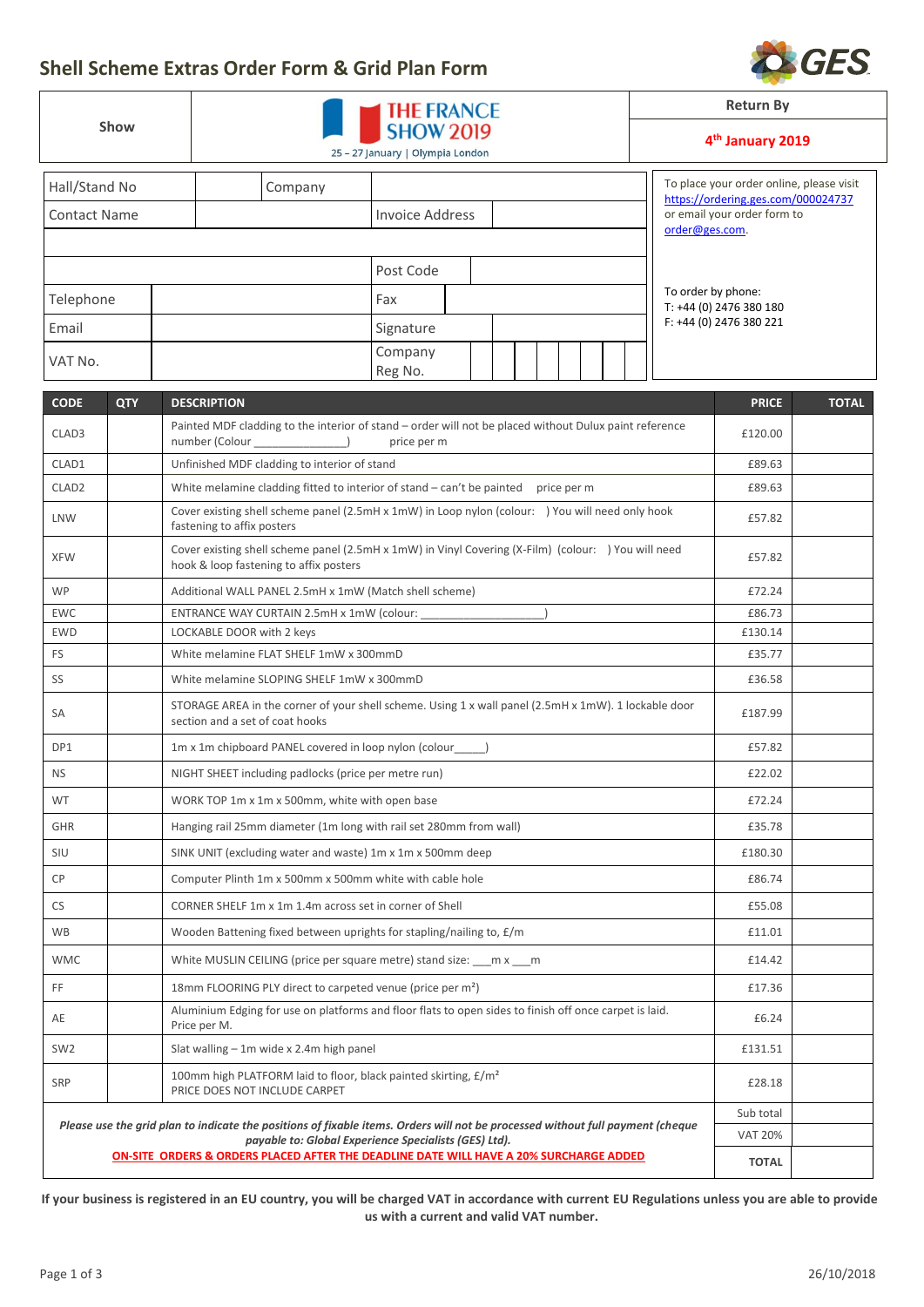## **Shell Scheme Extras Order Form & Grid Plan Form**

**Show**

| <b>THE FRANCE</b><br><b>SHOW 2019</b> |
|---------------------------------------|
| 25 - 27 January   Olympia London      |

| <b>Company Name</b> | <b>Stand Number</b> |
|---------------------|---------------------|
|                     |                     |

|  |  |  |  |  |  |  |  |  |  |  |                                                      | <b>Stand Details</b>                 |   |  |  |
|--|--|--|--|--|--|--|--|--|--|--|------------------------------------------------------|--------------------------------------|---|--|--|
|  |  |  |  |  |  |  |  |  |  |  |                                                      |                                      |   |  |  |
|  |  |  |  |  |  |  |  |  |  |  | Dimensions                                           | m x                                  | m |  |  |
|  |  |  |  |  |  |  |  |  |  |  |                                                      |                                      |   |  |  |
|  |  |  |  |  |  |  |  |  |  |  | Please leave fixable items on the                    |                                      |   |  |  |
|  |  |  |  |  |  |  |  |  |  |  |                                                      | stand ready for my arrival. I        |   |  |  |
|  |  |  |  |  |  |  |  |  |  |  |                                                      | understand that fixing these items   |   |  |  |
|  |  |  |  |  |  |  |  |  |  |  |                                                      | will be on a first come first served |   |  |  |
|  |  |  |  |  |  |  |  |  |  |  | basis.<br>Height from floor of shelving, rails, etc. |                                      |   |  |  |
|  |  |  |  |  |  |  |  |  |  |  |                                                      |                                      |   |  |  |
|  |  |  |  |  |  |  |  |  |  |  | $mm$                                                 |                                      |   |  |  |
|  |  |  |  |  |  |  |  |  |  |  |                                                      |                                      |   |  |  |
|  |  |  |  |  |  |  |  |  |  |  |                                                      |                                      |   |  |  |
|  |  |  |  |  |  |  |  |  |  |  |                                                      |                                      |   |  |  |
|  |  |  |  |  |  |  |  |  |  |  |                                                      |                                      |   |  |  |
|  |  |  |  |  |  |  |  |  |  |  |                                                      |                                      |   |  |  |
|  |  |  |  |  |  |  |  |  |  |  |                                                      |                                      |   |  |  |
|  |  |  |  |  |  |  |  |  |  |  |                                                      |                                      |   |  |  |
|  |  |  |  |  |  |  |  |  |  |  |                                                      |                                      |   |  |  |
|  |  |  |  |  |  |  |  |  |  |  |                                                      |                                      |   |  |  |
|  |  |  |  |  |  |  |  |  |  |  |                                                      |                                      |   |  |  |
|  |  |  |  |  |  |  |  |  |  |  |                                                      | <b>PLEASE REMEMBER TO</b>            |   |  |  |
|  |  |  |  |  |  |  |  |  |  |  | <b>KEEP A COPY FOR YOUR</b><br><b>RECORDS!</b>       |                                      |   |  |  |
|  |  |  |  |  |  |  |  |  |  |  |                                                      |                                      |   |  |  |
|  |  |  |  |  |  |  |  |  |  |  |                                                      |                                      |   |  |  |
|  |  |  |  |  |  |  |  |  |  |  |                                                      |                                      |   |  |  |
|  |  |  |  |  |  |  |  |  |  |  |                                                      |                                      |   |  |  |
|  |  |  |  |  |  |  |  |  |  |  |                                                      |                                      |   |  |  |
|  |  |  |  |  |  |  |  |  |  |  |                                                      |                                      |   |  |  |

**A cancellation charge will be invoked in respect of cancelled orders**

**If your business is registered in an EU country, you will be charged VAT in accordance with curren[t EU Regulations](http://europa.eu/business/vat-customs/index_en.htm) unless you are able to provide us with a current and valid VAT number.**



**Return By**

**4 th January 2019**